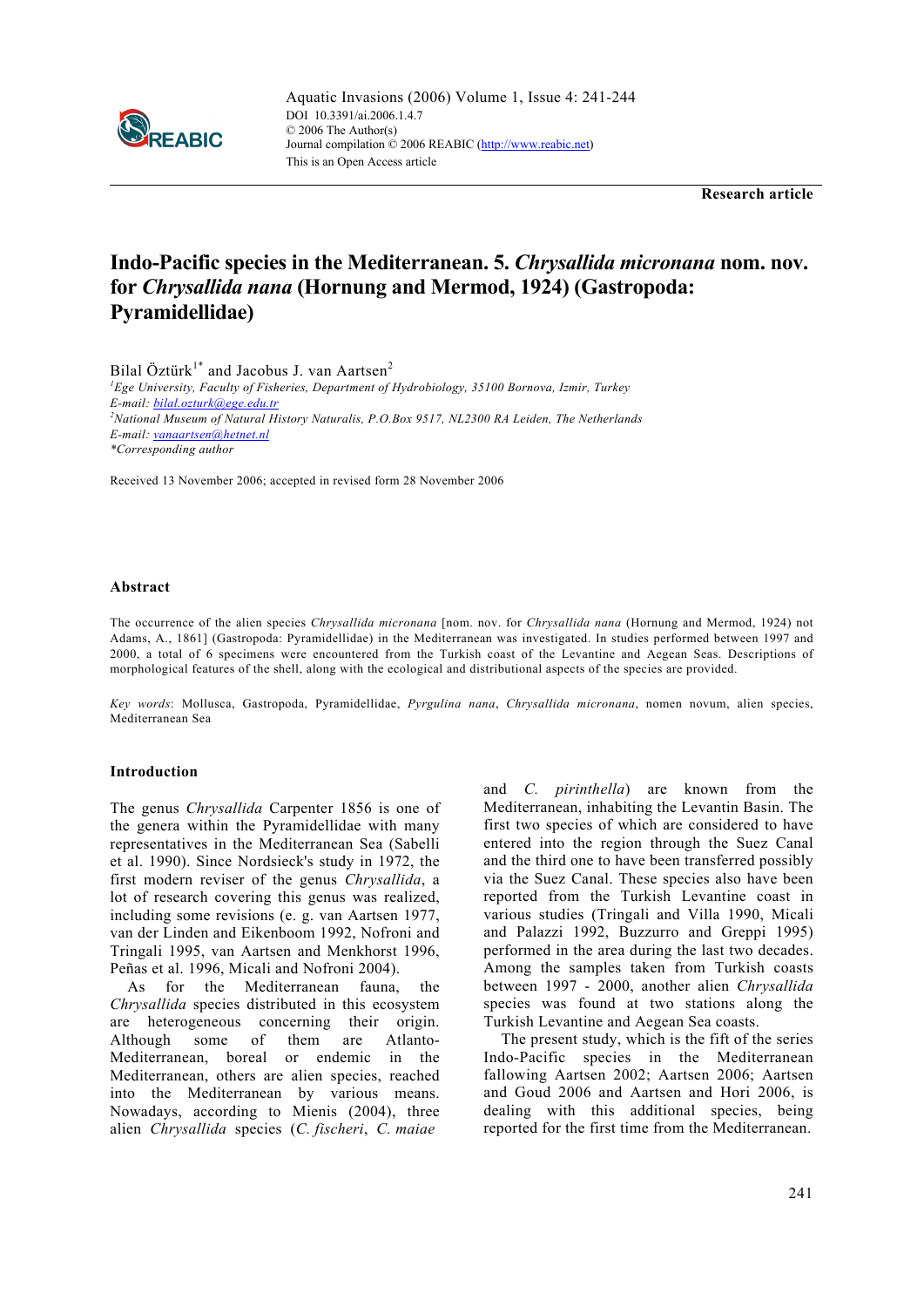# **Materials and Methods**

The samples in which *C. micronana* was found, were collected from the Levantine coast of Turkey in 1997 and 2000 and from the Turkish Aegean coast in 2000 (Figure 1). The material from the Levantine Sea was taken near Viransehir (Mersin Bay) from a depth of 0.5m by hand whereas the Aegean Sea material was sampled from Güllük Bay from a depth of 13 m by means of a dredge.



**Figure 1.** Map of the study area with location of the sampling stations where *Chrysallida micronana* was found

A part of the sampled material was studied within the framework of the project TBAG 2343 (103 T 154) supported by TUBITAK. The studied specimens are deposited in the Museum of the Faculty of Fisheries, Ege University, Turkey (ESFM) [the individual collected in the Aegean Sea] and in the private collection of van Aartsen, The Netherlands (AD 28455) [the individuals sampled from the Levantine Sea].

#### **Results and Discussion**

## *Chrysallida micronana* nom. nov. (Figures 2 and 3)

*Pyrgulina nana* Hornung and Mermod 1924: 18 (300), figure 15, not *Chrysallida nana* (Adams, A. 1861).

A total of 6 specimens were studied in this work. Of which one specimen was collected in Station 1 (37 16'00''N - 27 35'30''E, 17 September 2000, 13 m, dark clay) having a shell of 1.40 mm in height, the body whorl and the aperture respectively 900 µm and 520 µm in height and a maximum diameter of 580 um. Five specimens were sampled in Station 2 (1997 and 2000, 0.5m,



*Figure 2. Chrysallida micronana* : Two different specimens sampled at station 2 (Viransehir: Levantine Sea)



**Figure 3.** *Chrysallida micronana*: the specimen from Güllük Bay (station 1) (h= 1.4 mm). Photographed by Bilal Öztürk

shellgrit). The largest one of these with a shell of 1.41 mm in height, the body whorl and the aperture respectively 890 µm and 530 µm in height and a maximum diameter of 630  $\mu$ m. Terminology used for the description of the species follows Aartsen (1987) and Peñas et al. (1996).

*Chrysallida micronana* has a small and almost white shell, ovoid-conical in shape, with a fairly blunt top. The intorted protococh is of type "B" and the apex appears immerged in the following whorl. There are nearly three teleoconch whorls, of which the first adult is flat and the others are slightly convex. The body whorl forms more than half of the shell. The sutures are deep and wide (canaliculate); the lowest one is evidently oblique. The axial ribs, narrow and continuing to the base, are well marked and stronger than the spiral cords. On the body whorl there are 17-18 straight, vertical or slightly prosocline ribs, becoming weaker at the base. The interspace between the ribs is two or three times wider than their thickness. There are more or less conspicous spirals on each whorl, covering ribs and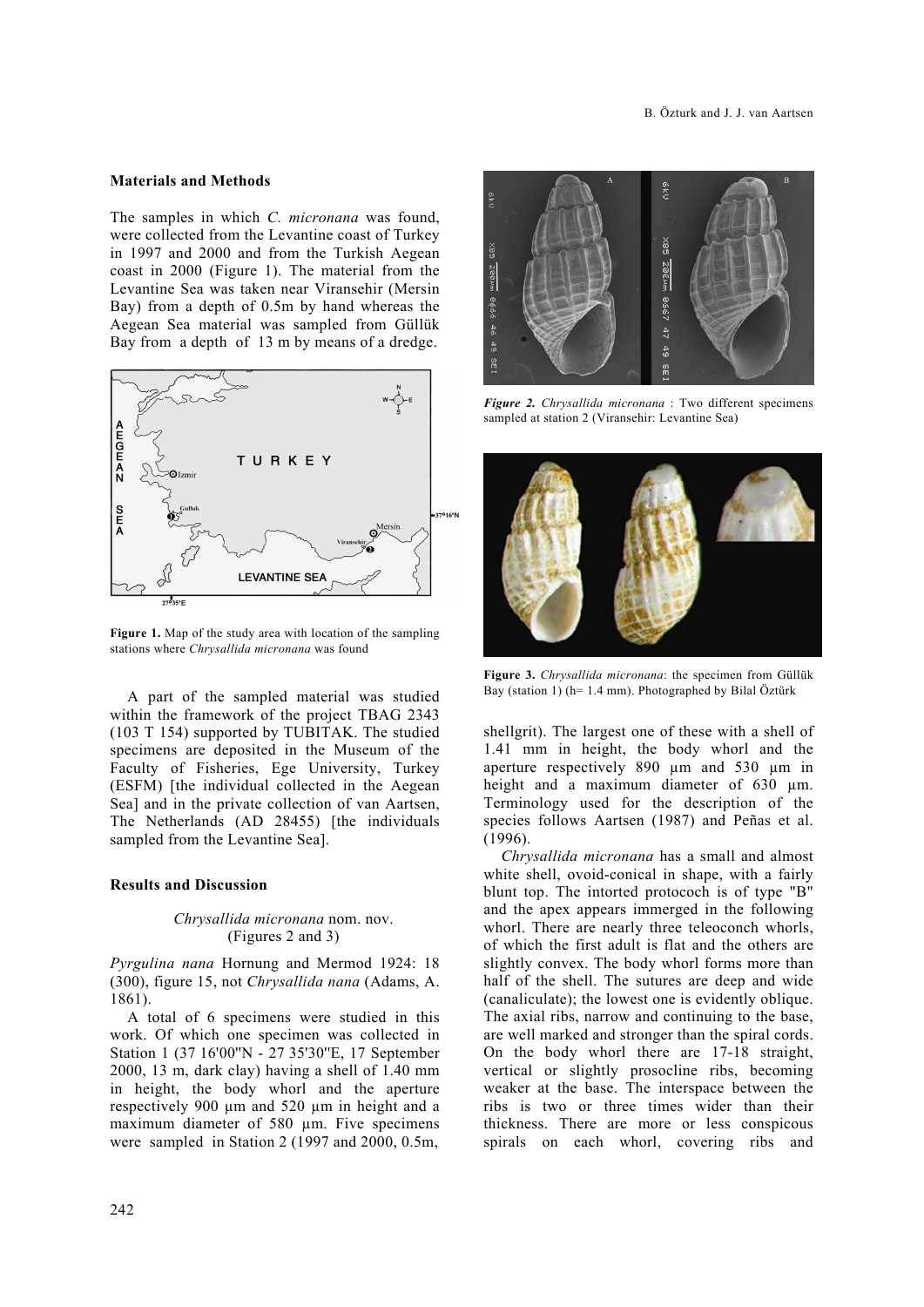interspaces alike. The first whorl has only one weakly marked spiral cord found near the abapical suture. On the penultimate whorl the spirals are more numerous but only the lowest two are more conspicuous. The body whorl has 8-13 spiral cords, of which those in the upper part are less evident than the others. Whereas the spirals located in the middle part of the whorl are much more distant from each other, the cords found on the upper and lower sides are closer. At the base, where the axial ribs are weaker, the spiral cords are more evident. There is no umbilicus. The aperture is oval lengthened (egg-shaped) and there is a hardly visible tooth on the columella, which can be seen only when turning the shell to the left.

*Chrysallida micronana* was originally described by Hornung and Mermod (1924: 18) as *Pyrgulina nana* on two specimens found at a depth between 10-30 m in Massaua (Red Sea). There is no other record of the species than this report. The specific name should be cited as *Chrysallida nana*, because conspecific species are placed in the genus *Chrysallida* Carpenter 1856. But this specific name is preoccupied by *Chrysallida nana* A.Adams 1861, which is a valid species and, due to this fact, we propose *Chrysallida micronana* as *nomen novum*, regarding its small size.

According to Buzzurro and Nofroni (1995: 42), the type material of *Pyrgulina nana* and consequently therefore now also of *C. micronana* is present in the Natural History Civic Museum in Genova. Unfortunately this material was not available for study. Identification is therefore based on literature only.

Among the species distributed in the Mediterranean, *C. micronana* has some similarities with *C. pirinthella* (Melvill 1910), which is also an alien species, but it differs from *C. pirinthella* by having a deeper suture, conspicuous spiral cords, especially in the lower part of the body whorl, and an indistinct tooth on the columella. *C. micronana* presents also features similar to *Chrysallida* spec. C, which was collected from a locality near Mersin (Turkish Levantine coast) and described by van der Linden and Eikenboom (1992: 36; fig. 41). But the last one has a different dispersed spiral pattern, different shape of the aperture and, may be the most important, it has an umbilical groove, whereas no umbilicus is found in *C. micronana*. This species can be easily distinguished from the other *Chrysallida* species distributed, especially, in the Levantine Sea, by its small size and shell sculpture.

It seems that *C. micronana* is a shallow water species, inhabiting clay and shellgrit at depths up to 30 m. Hornung and Mermod (1924: 300) reported this species from a depth 10-30 m. In this study, one specimen was collected at station 1 in Güllük Bay in a depth of 13 m. The other 5 specimens were found at station 2 in Mersin Bay, inhabiting shellgrit at a depth of 0.5m. In this station 2 several other alien species belonging to the family Pyramidellidae, i. e. *Chrysallida pirinthella*, *Chrysallida maiae*, *Odostomia barashi*, *Turbonilla edgari*, *Cingulina isseli*, *Syrnola fasciata*, *Murchisonella columna*, *Monotigma lauta* and *Leucotina natalensis* were also collected. Both localities, where the specimens were found, are along a shipping route due to existence of harbours in Güllük and Mersin and the sea water is, more or less, influenced by the pollution originating from different activities. Disturbed conditions, especially harbour environments with rich nutrients and little competition among species, are known to support the settlement achievement of alien species (Zibrowius 1991).

*Chrysallida micronana* is only known from Red Sea up to now. The pathway through which *C. micronana* enters new localities is unknown at this stage, but most probably through the discharge of ballast waters from ships arriving in the aformentioned harbours to load or unload.

Hard copies of the present paper are deposited in 5 libraries (Annex).

# **Acknowledgements**

We are indebted to Henk K. Mienis (Tel Aviv University) for help with literature and Jeroen Goud (Naturalis) for taking the SEM photographs of the individuals. This work has been partially supported by TUBITAK [Project Number: TBAG 2343 (103T154), coordinated by Bilal Öztürk].

## **References**

- Aartsen JJ van (1977) European Pyramidellidae: I. *Chrysallida*. Conchiglie 13: 49-64
- Aartsen JJ van (1987) European Pyramidellidae: III. *Odostomia* and *Ondina*. Bollettino Malacologico 23: 1-34
- Aartsen JJ van (2002) Indo-Pacific migrants into the Mediterranean. 1. *Gibborissoa virgata* (Philippi 1849). La Conchiglia 34: 56-58
- Aartsen JJ van (2006) Indo-Pacific migrants into the Mediterranean. 4. *Cerithidium diplax* (Watson 1886) and *Cerithidium perparvulum* (Watson 1886) (Gastropoda, Caenogastropoda). Basteria 70: 33-39